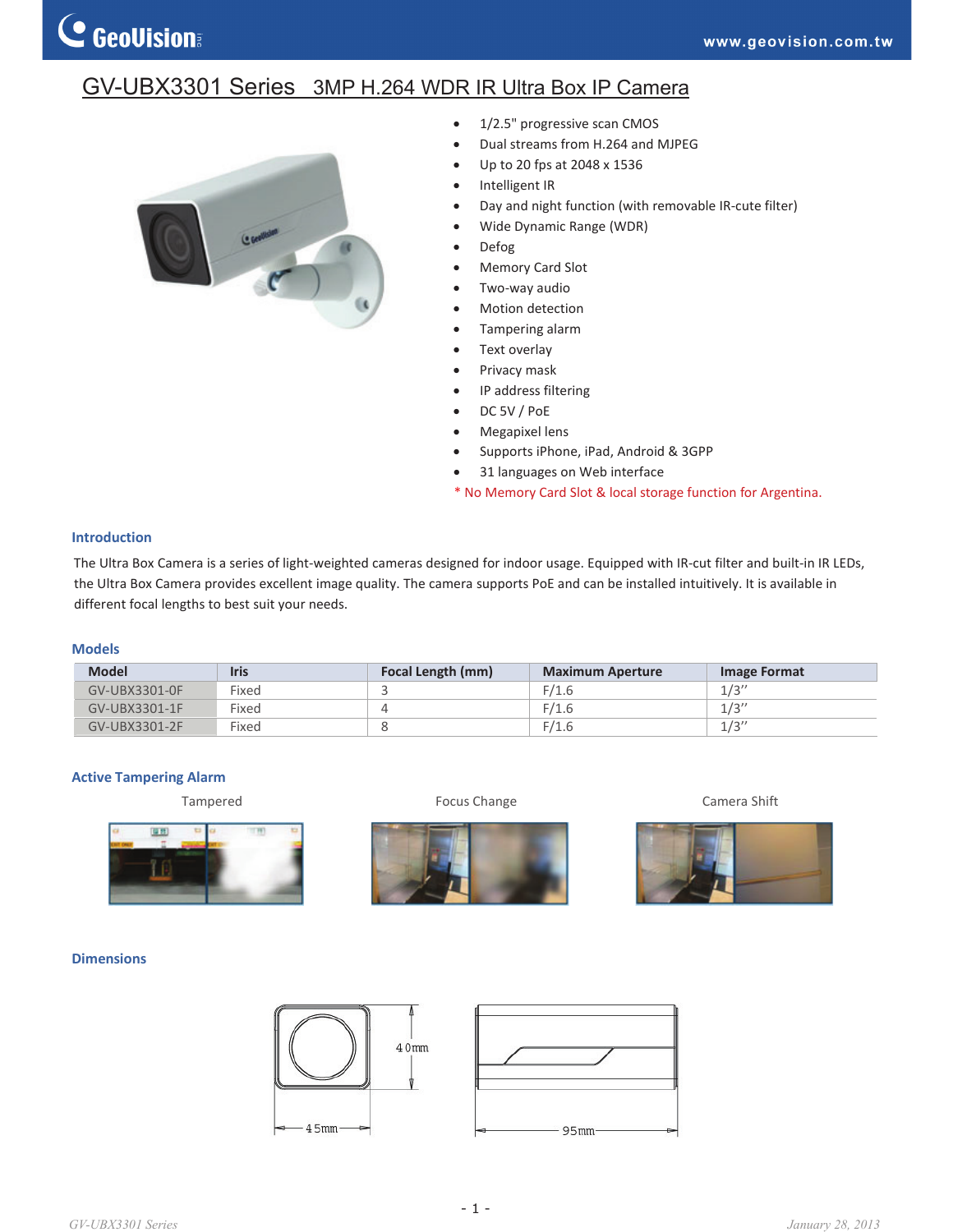# C GeoVision

| <b>Specifications</b> |  |
|-----------------------|--|
|                       |  |

| Camera                      |               | GV-UBX3301-0F                                                                                                                                                             | GV-UBX3301-1F | <b>GV-UBX3301-2F</b> |  |  |
|-----------------------------|---------------|---------------------------------------------------------------------------------------------------------------------------------------------------------------------------|---------------|----------------------|--|--|
| Image Sensor                |               | 1/2.5" progressive scan CMOS"                                                                                                                                             |               |                      |  |  |
| <b>Picture Elements</b>     |               | 2048 (H) x 1536 (V)                                                                                                                                                       |               |                      |  |  |
| Minimum Illumination        | Color         | $0.15$ Lux at $F/1.6$                                                                                                                                                     |               |                      |  |  |
|                             | B/W           |                                                                                                                                                                           |               |                      |  |  |
|                             | IR ON         | 0 Lux at $F/1.6$                                                                                                                                                          |               |                      |  |  |
| Shutter Speed               |               | Automatic, Manual $(1/5 \approx 1/8000 \text{ sec})$                                                                                                                      |               |                      |  |  |
| White Balance               |               | Automatic, Manual (2800K ~ 8500K)                                                                                                                                         |               |                      |  |  |
| Gain Control                |               | Automatic                                                                                                                                                                 |               |                      |  |  |
| S/N Ratio                   |               | 50 dB                                                                                                                                                                     |               |                      |  |  |
| <b>BLC</b>                  |               | Yes                                                                                                                                                                       |               |                      |  |  |
| Lens                        |               |                                                                                                                                                                           |               |                      |  |  |
| Megapixel                   |               | Yes                                                                                                                                                                       |               |                      |  |  |
| Focal Length                |               | 3 mm                                                                                                                                                                      | 4 mm          | $8 \text{ mm}$       |  |  |
| Day/Night                   |               | Yes (with removable IR-cut filter)                                                                                                                                        |               |                      |  |  |
| Lens Type                   |               | Fixed                                                                                                                                                                     |               |                      |  |  |
| Maximum Aperture            |               | F/1.6                                                                                                                                                                     |               |                      |  |  |
| Mount                       |               | M12, Pitch 0.5 mm                                                                                                                                                         |               |                      |  |  |
| Image Format                |               | 1/3''                                                                                                                                                                     |               |                      |  |  |
|                             | Focus         |                                                                                                                                                                           |               |                      |  |  |
| Operation                   | Zoom          | Fixed                                                                                                                                                                     |               |                      |  |  |
|                             | Iris          |                                                                                                                                                                           |               |                      |  |  |
| IR LED Quantity             |               | 4 IR LEDS                                                                                                                                                                 |               |                      |  |  |
| <b>IR Distance</b>          |               | 10 m / 32.81 ft. (Max.)                                                                                                                                                   |               |                      |  |  |
| Operation                   |               |                                                                                                                                                                           |               |                      |  |  |
| Video Compression           |               | <b>H.264, MJPEG</b>                                                                                                                                                       |               |                      |  |  |
| Video Stream                |               | Dual streams from H.264 and MJPEG                                                                                                                                         |               |                      |  |  |
| <b>Frame Rate</b>           |               | 20 fps at 2048 x 1536<br>*The frame rate and the performance may vary depending on the number of connections and data<br>bitrates (different scenes).                     |               |                      |  |  |
| <b>Image Setting</b>        |               | Brightness, Contrast, Saturation, Sharpness, Gamma, White Balance, Flicker-less, Image Orientation,<br>Shutter Speed, D/N Sensitivity, Backlight Compensation, WDR, Defog |               |                      |  |  |
| <b>Audio Compression</b>    |               | G.711, AAC (24 kHz / 16 bit)<br>*AAC (24 kHz / 16 bit) is only supported by GV-System V8.5.6 or later                                                                     |               |                      |  |  |
| Two-way Audio               |               | Yes                                                                                                                                                                       |               |                      |  |  |
| <b>Video Resolution</b>     |               |                                                                                                                                                                           |               |                      |  |  |
|                             | 4:3           | 2048 x 1536, 1600 x 1200, 1280 x 960, 640 x 480, 320 x 240                                                                                                                |               |                      |  |  |
| Main Stream                 | 16:9          | 1920 x 1080, 1280 x 720, 640 x 360, 448 x 252                                                                                                                             |               |                      |  |  |
|                             | 5:4           | 1280 x 1024, 640 x 512, 320 x 256                                                                                                                                         |               |                      |  |  |
|                             | 4:3           | 640 x 480, 320 x 240                                                                                                                                                      |               |                      |  |  |
| Sub Stream                  | 16:9          | 640 x 360, 448 x 252                                                                                                                                                      |               |                      |  |  |
|                             | 5:4           | 640 x 512, 320 x 256                                                                                                                                                      |               |                      |  |  |
| <b>Network</b>              |               |                                                                                                                                                                           |               |                      |  |  |
| Interface                   |               | 10/100 Ethernet                                                                                                                                                           |               |                      |  |  |
| Protocol                    |               | HTTP, HTTPS, TCP, UDP, SMTP, FTP, DHCP, NTP, UPnP, DynDNS, 3GPP/ISMA, RTSP, PSIA, SNMP, QoS<br>(DSCP), ONVIF                                                              |               |                      |  |  |
| <b>Mechanical</b>           |               |                                                                                                                                                                           |               |                      |  |  |
| <b>Temperature Detector</b> |               | Yes                                                                                                                                                                       |               |                      |  |  |
| Connectors                  | Power         | 2-pin terminal block, PoE                                                                                                                                                 |               |                      |  |  |
|                             | Ethernet      | $RJ-45$                                                                                                                                                                   |               |                      |  |  |
|                             | Audio         | 1 In (RCA female for microphone)<br>1 Out (RCA female for speaker)                                                                                                        |               |                      |  |  |
|                             | Auto Iris     | DC Drive                                                                                                                                                                  |               |                      |  |  |
|                             | Local Storage | Micro SD / SDHC / SDXC memory card slot                                                                                                                                   |               |                      |  |  |
| LED Indicator               |               | (for Class 6 card or above)                                                                                                                                               |               |                      |  |  |
|                             |               | 2 LEDs: Power, Status                                                                                                                                                     |               |                      |  |  |